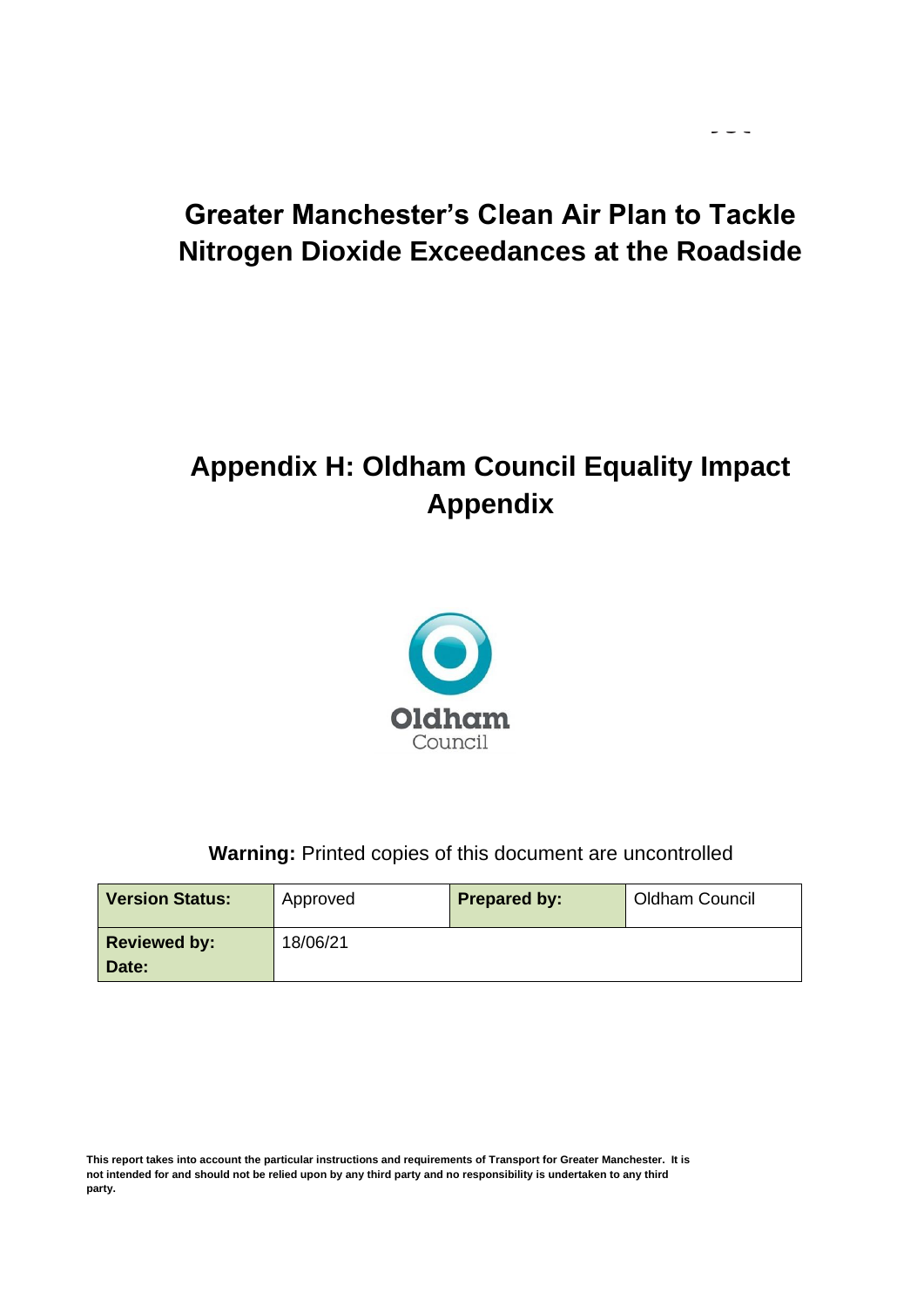# **Contents**

**|** 

|   |     |                                             | Page |
|---|-----|---------------------------------------------|------|
| 1 |     | <b>Local Authority EqIA Appendix</b>        | 1    |
|   | 1.1 | <b>Introduction</b>                         | 1    |
|   | 1.2 | <b>Oldham's approach to Equality Impact</b> | 1    |
| 2 |     | Oldham EqIA                                 | 3    |
|   | 2.1 | <b>Baseline data review</b>                 | 3    |
|   | 2.2 | <b>Equality impacts review</b>              | 5    |
|   | 2.3 | 'Hot-spots' in your Local Authority         | 9    |
|   | 2.4 | Actions to be taken by [LA area]            | 10   |
|   |     |                                             |      |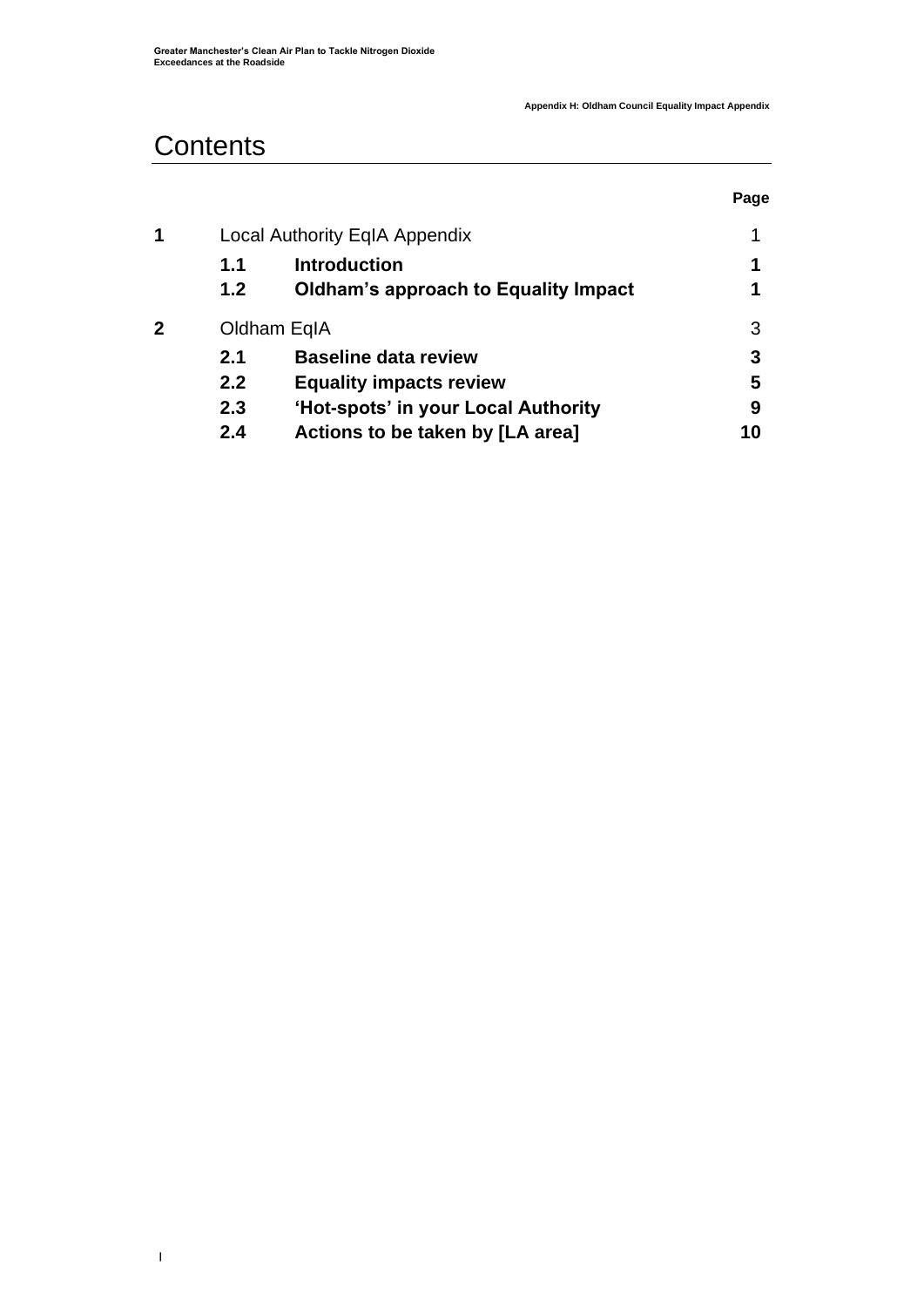# <span id="page-2-0"></span>**1 Local Authority EqIA Appendix**

## <span id="page-2-1"></span>**1.1 Introduction**

An Equality Impact Assessment (EqIA) has been developed at a Greater Manchester (GM) scale for the GM Clean Air Plan (GM CAP) in line with the public sector equality duty in section 149 of the Equality Act 2010.

The GM wide assessment builds on EqIAs that were published at the Outline Business Case stage in 2019 and the EqIA developed to support the consultation in late 2020. It considers the impacts on protected characteristics related to the implementation of CAZ C charging zone in GM and how implementation of the proposed package of mitigation measures addresses any identified equality impacts. This EqIA is an update following changes to the GM CAP policy made in consideration of feedback received during the consultation.

The EqIA is supported by an Equality Impact Evidence Report, appended to the EqIA<sup>1</sup>.

# **1.2 Local Authority Assessment**

This appendix to the GM EqIA includes an assessment of equality carried out by Oldham Council. The reasons for individual LA assessments include:

- To fulfil legal requirements placed on LAs to meet their duty under the Equality Act;
- To ensure that each of the LAs has considered and understood the full GM EqIA report and the context for the LA itself:
- To identify any LA baseline profile nuances or differences to that presented in the GM EqIA (Appendix A in the Equality Impact Evidence report).
- To review the assessment outcomes of the GM EqIA and identify whether impacts would be more or less significant within the LA areas;
- To highlight any geographical 'hot spots' with LA areas;
- To identify any actions LAs could take to mitigate and monitor equality impacts identified (specific to the LA area rather than applicable across GM as a whole).

# <span id="page-2-2"></span>**1.3 Oldham's approach to Equality Impact**

Oldham Council developed a standard approach to assessing Equality Impact to meet the requirements of the Public Sector Equality Duty,

**| |** 

<sup>1</sup> [https://cleanairgm.com/technical-documents/](https://secure-web.cisco.com/11eiBCgElauzNx9ZLncgJx3iOubmp4VtcvvkdlhxY65RKvTbIb59-L2ncr8SElltrd2x-6LbEl4KMsTTxIe3wkMOtRdF_mwDnnUw_pzGQZOwSRIhPJyQIZ8Yp6BpEAcNSn8Ts-zUMkCwwKuuZ6JqlhO90pJazjetwe6gKhLVIM_BswP0PQmXUeuqGyGpWdmieI8qM86OywsW2Ih1TXBkADjvPWBAW0J67oLJLyOi-5a-P-uw5qxFWy4jV1Rgj27aX74mWEA8RmcCJF_QiJniWV9Y7vnNRmfIdielNKILyTnV3ChPut5AXlpom2ThMoaDynN4YcMw9M5bXrEI6WdmDFg/https%3A%2F%2Furl4.mailanyone.net%2Fv1%2F%3Fm%3D1lqaQa-0007kg-3t%26i%3D57e1b682%26c%3Dwx7pouswT3bJs4LPeETsz86q7Q_0OC56XXhe7DlJDibGRSGR8fdmSomeuSdI7C2Fa0eQbaAqoLXhP95flvC3e_rUhnBjBiD8llf9LaF4ZtCjfFRgnR8YVM3huSJaCGnICk94fttlvHc5puWw5cDJWXKncROEJUpzHqnxCBOtlS83l3-sjgML-pIcbUhAQZELxzuJu6c3812_3lnwQAbyYwgocO5Fara8d5TyMQqiWW6tNZcZXXghiSlVoISAGQRmsZ-TU8nVqIdM3Z7LyV0OBSLL4yenFqLa1SDyZM36c6L9Rv_9RwvC_zO8-ja9EEmp3RuaxQ4iKqu8pID_qRBxLRB9hKR0Yp8TjK3AxZQfI6W6JX6ff_FKZIssUgNuX4h8fgWjXtS31MSzgcKKD5htCOS8RNiJG7hqFaezCADs1zqfd5YI5KwtXyQV8Xcw9c04dqUU3rtH6b_zGkplrYZzi_tw5Uh0gVH_yDQ0aze-YmaYOmPe-7DcIOn3tcJzyPAzyNqQZKCfP-i1oh349NtnaY_1gjK4qs0hRBa9R9D0kEGpaGRFokA16JTCjrnHuvRgs7DcM7Fi3nDdrs6xiFxYb34O5EIVstmWMeA67C4pmsqoQ4hX3-rUnQd3vI35GAzQJzJxEsp-QxLb4UU4coOA_r80VNAaur_GF4G4X8lvmN0gEZ3Wu5QzUhFNsj4TCOgSucH17LnJrJVLTZfksCAbTQ)

HTTPS://TFGMSERVERTEAMOUTLOOK-MY.SHAREPOINT.COM/PERSONAL/HAYLEY\_BROWN\_TFGM\_COM/DOCUMENTS/DOCUMENTS/PROJECTS/DOCUMENTS FOR<br>SHAREPOINT/REPORT GO LIVE/WATERMARK CHANGED DOCS FOR EH/APPENDIX 2 - GM CAP EQIA FOLLOWING CONSULTAT **ASSESSMENT.DOCX**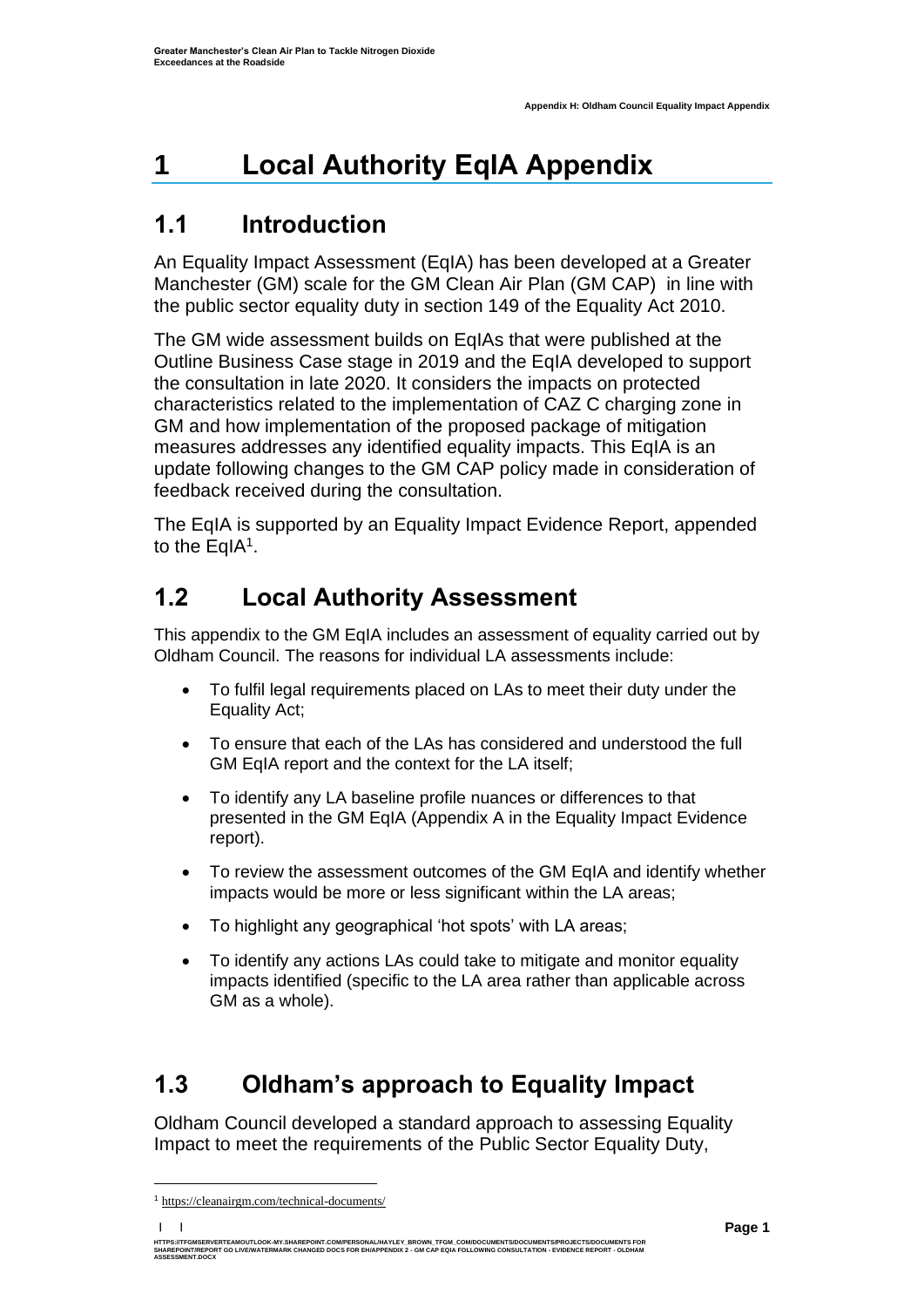**Appendix H: Oldham Council Equality Impact Appendix**

consisting of an initial assessment, full assessment and an impact action plan. This is to ensure the authority has an understanding of our diverse communities and take account of their needs when designing policies and delivering services.

In addition to the Protected Characteristics identified in the GM CAP EqIA, Oldham Council also assesses Low Income in its Equality Impact Assessments.

HTTPS://TFGMSERVERTEAMOUTLOOK-MY.SHAREPOINT.COM/PERSONAL/HAYLEY\_BROWN\_TFGM\_COM/DOCUMENTS/DOCUMENTS/PROJECTS/DOCUMENTS FOR<br>SHAREPOINT/REPORT GO LIVE/WATERMARK CHANGED DOCS FOR EH/APPENDIX 2 - GM CAP EQIA FOLLOWING CONSULTAT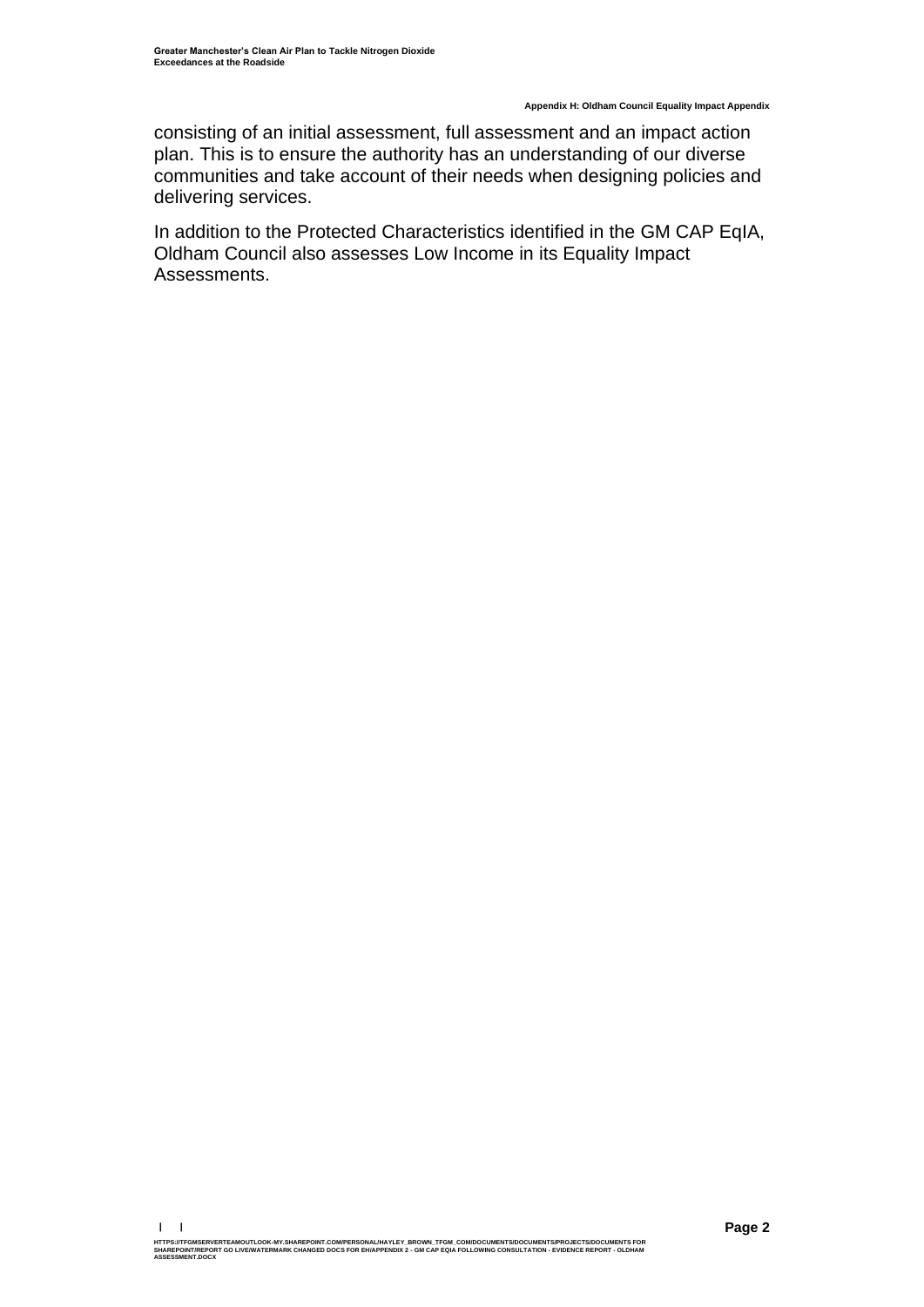# <span id="page-4-0"></span>**2 Oldham Council EqIA**

## <span id="page-4-1"></span>**2.1 Baseline data review**

## **2.1.1 Introduction**

We have considered the baseline data that is available at a Greater Manchester level and the Oldham specific data the overall finding and mitigations are comparable with the position in Oldham.

## **2.1.2 Baseline data updates**

| <b>In-Scope</b><br><b>Protected</b><br><b>Characteristic</b> | Overview for Oldham in relation to GM picture<br>and any significant variation across the<br>borough.                                                                                                                                                                                                                                                                                                                                                                               | 'Outliers' within the Local Authority<br>(LSOAs or communities with a<br>particularly high proportion of a<br>protected characteristic) |  |
|--------------------------------------------------------------|-------------------------------------------------------------------------------------------------------------------------------------------------------------------------------------------------------------------------------------------------------------------------------------------------------------------------------------------------------------------------------------------------------------------------------------------------------------------------------------|-----------------------------------------------------------------------------------------------------------------------------------------|--|
| Age                                                          | See "outliers" for ONS MYE 2019. There are<br>significant age differentials across the borough,<br>with older people particularly concentrated within<br>more rural and geographically outlying wards.                                                                                                                                                                                                                                                                              | See table 1 below                                                                                                                       |  |
| <b>Disability</b>                                            | No updates since Census 2011. Picture is<br>expected to be broadly similar to that across GM,<br>with the proviso that with greater levels of<br>deprivation there are likely to be higher<br>proportions with limiting long term illness, and<br>potentially more unpaid care being delivered.                                                                                                                                                                                     | <b>NA</b>                                                                                                                               |  |
| Pregnancy<br>and Maternity                                   | No known updates compared to the GM wide<br>baseline report                                                                                                                                                                                                                                                                                                                                                                                                                         | <b>NA</b>                                                                                                                               |  |
| Race                                                         | 2021 projections of ethnicity in Oldham are shown<br>below, based on 2020 projection model.<br>Oldham's demography is less diverse than that of<br>Manchester, but more so than some other GM<br>boroughs.<br>Pakistani and Bangladeshi heritage communities<br>have high levels of deprivation and form a high<br>proportion of the taxi drivers within the borough,<br>particularly within the Pakistani community.<br><b>YEAR</b><br>Population - All<br>White British and Irish | <b>NA</b>                                                                                                                               |  |
|                                                              | <b>White Other</b>                                                                                                                                                                                                                                                                                                                                                                                                                                                                  | 167,420<br>6,770                                                                                                                        |  |

**<sup>| |</sup>**  HTTPS://TFGMSERVERTEAMOUTLOOK-MY.SHAREPOINT.COM/PERSONAL/HAYLEY\_BROWN\_TFGM\_COM/DOCUMENTS/DOCUMENTS/PROJECTS/DOCUMENTS FOR<br>SHAREPOINT/REPORT GO LIVE/WATERMARK CHANGED DOCS FOR EH/APPENDIX 2 - GM CAP EQIA FOLLOWING CONSULTAT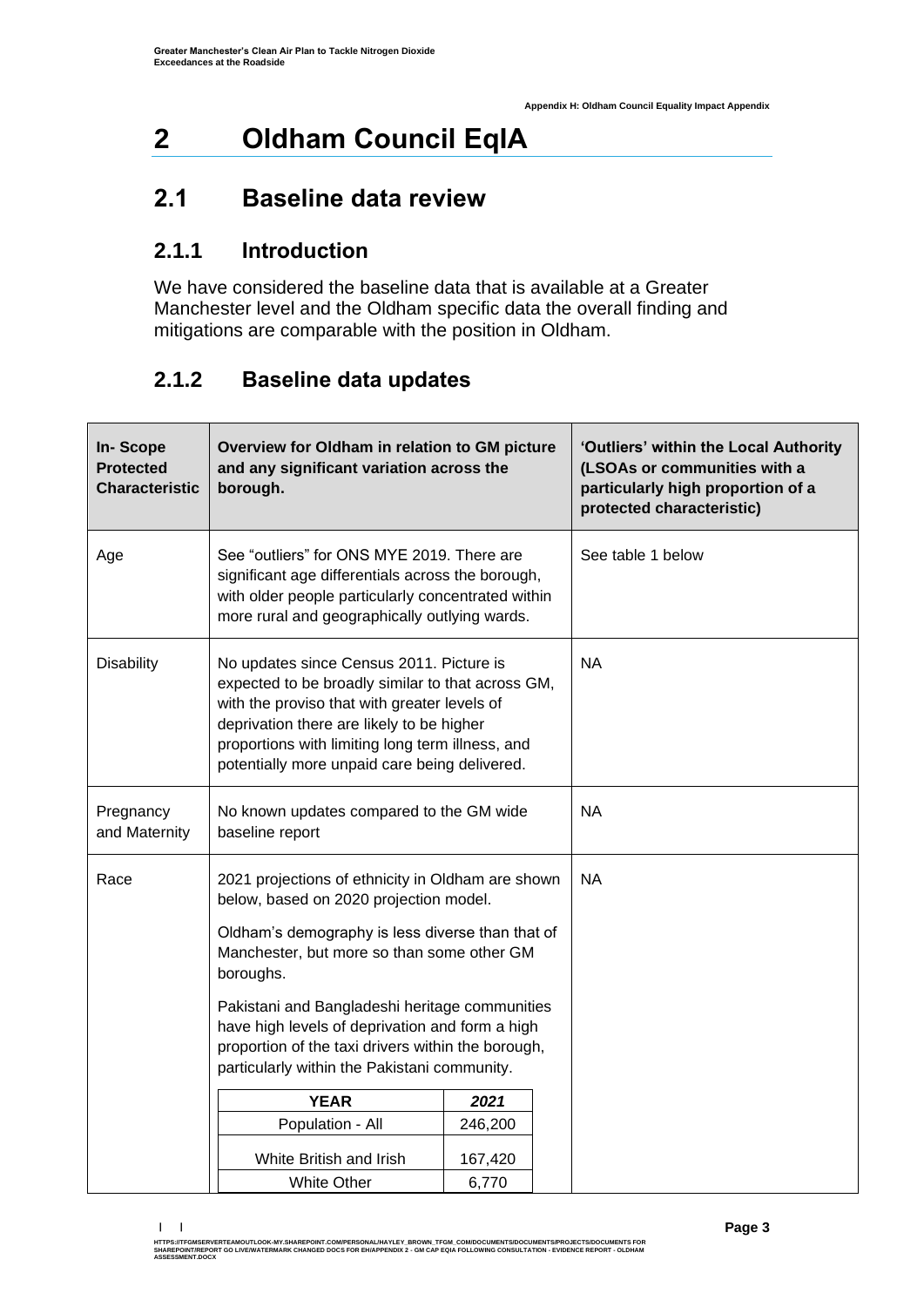r

| In-Scope<br><b>Protected</b><br><b>Characteristic</b> | Overview for Oldham in relation to GM picture<br>and any significant variation across the<br>borough.                                                 | 'Outliers' within the Local Authority<br>(LSOAs or communities with a<br>particularly high proportion of a<br>protected characteristic) |           |
|-------------------------------------------------------|-------------------------------------------------------------------------------------------------------------------------------------------------------|-----------------------------------------------------------------------------------------------------------------------------------------|-----------|
|                                                       | Pakistani                                                                                                                                             | 29,420                                                                                                                                  |           |
|                                                       | Bangladeshi                                                                                                                                           | 21,670                                                                                                                                  |           |
|                                                       | Asian Other                                                                                                                                           | 5,050                                                                                                                                   |           |
|                                                       | <b>Black</b>                                                                                                                                          | 7,690                                                                                                                                   |           |
|                                                       | Mixed or other                                                                                                                                        | 8,170                                                                                                                                   |           |
| Religion                                              | We have a larger percentage of Muslims in<br>Oldham than the Greater Manchester average<br>due to our large Bangladeshi and Pakistani<br>communities. | <b>NA</b>                                                                                                                               |           |
| Sex                                                   | Gender split is expected to be in line with GM, and<br>with no significant change since Census 2011.                                                  | <b>NA</b>                                                                                                                               |           |
| Transgender                                           | We currently have no data on transgender<br>population in Oldham to compare to numbers in<br>Greater Manchester.                                      |                                                                                                                                         | <b>NA</b> |

#### **Table 1: Population of over 65 years across Oldham**

| <b>Ward Code</b> | <b>Ward Name</b>          | <b>All Ages</b> | $65+$  | %   |
|------------------|---------------------------|-----------------|--------|-----|
| E05000719        | Alexandra                 | 15,020          | 1,410  | 9%  |
| E05000720        | <b>Chadderton Central</b> | 11,108          | 2,005  | 18% |
| E05000721        | <b>Chadderton North</b>   | 11,281          | 1,999  | 18% |
| E05000722        | <b>Chadderton South</b>   | 11,299          | 1,855  | 16% |
| E05000723        | Coldhurst                 | 13,475          | 1,191  | 9%  |
| E05000724        | Crompton                  | 10,215          | 2,650  | 26% |
| E05000725        | <b>Failsworth East</b>    | 10,229          | 1,986  | 19% |
| E05000726        | <b>Failsworth West</b>    | 10,405          | 2,127  | 20% |
| E05000727        | Hollinwood                | 12,400          | 1,667  | 13% |
| E05000728        | Medlock Vale              | 14,334          | 1,376  | 10% |
| E05000729        | <b>Royton North</b>       | 9,831           | 2,438  | 25% |
| E05000730        | Royton South              | 10,823          | 2,378  | 22% |
| E05000731        | Saddleworth North         | 9,779           | 2,351  | 24% |
| E05000732        | Saddleworth South         | 10,132          | 2,614  | 26% |
|                  | Saddleworth West          |                 |        |     |
| E05000733        | and Lees                  | 10,824          | 2,374  | 22% |
| E05000734        | St James'                 | 12,661          | 1,621  | 13% |
| E05000735        | St Mary's                 | 15,710          | 1,254  | 8%  |
| E05000736        | Shaw                      | 10,183          | 2,164  | 21% |
| E05000737        | Waterhead                 | 13,395          | 1,670  | 12% |
| E05000738        | Werneth                   | 14,006          | 1,182  | 8%  |
|                  |                           |                 |        |     |
|                  | <b>OLDHAM TOTAL</b>       | 237,110         | 38,312 | 16% |

**<sup>| |</sup>**  HTTPS://TFGMSERVERTEAMOUTLOOK-MY.SHAREPOINT.COM/PERSONAL/HAYLEY\_BROWN\_TFGM\_COM/DOCUMENTS/DOCUMENTS/PROJECTS/DOCUMENTS FOR<br>SHAREPOINT/REPORT GO LIVE/WATERMARK CHANGED DOCS FOR EH/APPENDIX 2 - GM CAP EQIA FOLLOWING CONSULTAT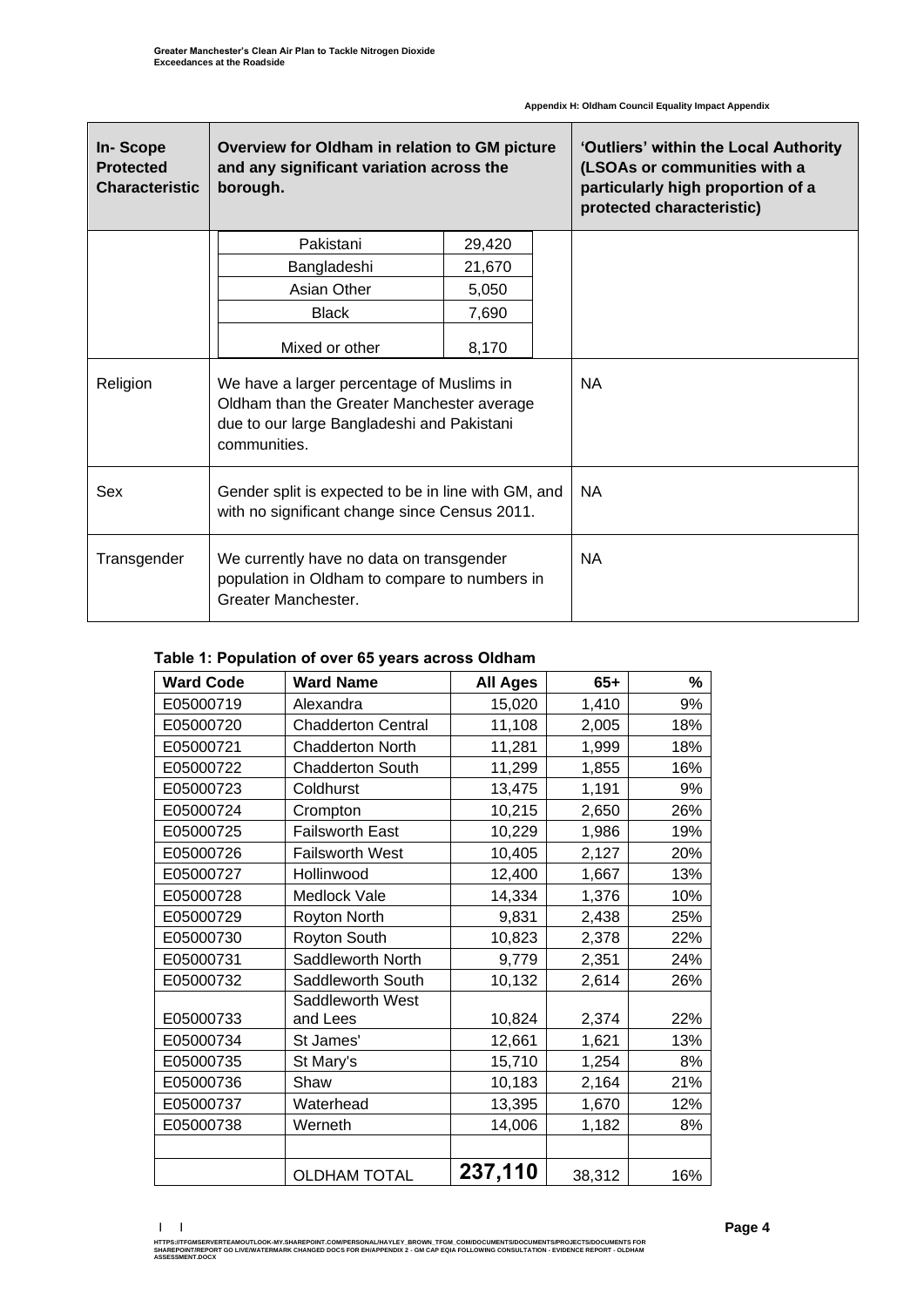## **2.1.3 Socio-Economic Characteristics**

Under the Equality Act, socio-economic characteristic is not a Protected Characteristic. As a result, the GM EqIA for CAP does not consider the impacts on the scheme on difference socio-economic groups. A Distributional Impact Assessment (DIA) has been undertaken for the programme which does consider these impacts.

Oldham does consider those on low income as part of its standard EqIA process but accepts and supports the GM view to not include in this case.

# <span id="page-6-0"></span>**2.2 Equality impacts review**

The following table summarises the equality impact assessment for the scoped-in characteristics for Oldham in relation to the GM assessment described in the GM CAP EqIA.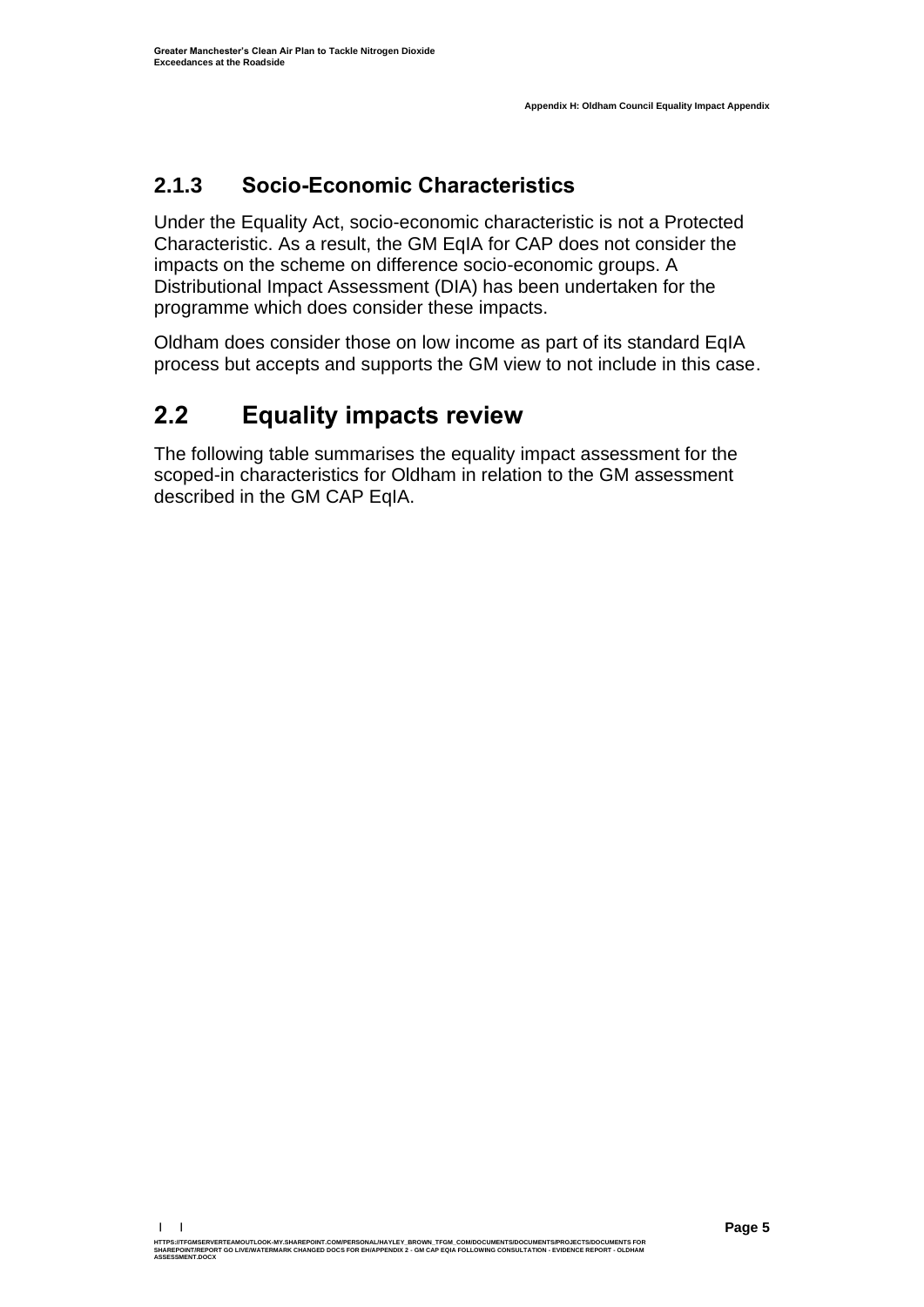**| |** 

| characteristic<br>Protected | Assessment topic     | Impact<br>$(+/-)$ |                    | <b>Magnitude of impact post</b><br>mitigation (extent of<br>population exposure to<br>impact) | Differential/<br>Disproportionate | Reason for difference in impact from GM assessment                                                                                               |
|-----------------------------|----------------------|-------------------|--------------------|-----------------------------------------------------------------------------------------------|-----------------------------------|--------------------------------------------------------------------------------------------------------------------------------------------------|
|                             |                      |                   | <b>GM</b>          | Oldham                                                                                        |                                   |                                                                                                                                                  |
| Age                         | Air quality          | ÷                 | <b>High</b>        | <b>High</b>                                                                                   | <b>Differential</b>               | No difference to GM assessment                                                                                                                   |
|                             | <b>Accessibility</b> | $\blacksquare$    | Low                | Low                                                                                           | <b>Disproportionate</b>           | No difference to GM assessment                                                                                                                   |
|                             | Affordability        | ٠                 | Low                | Low                                                                                           | <b>Disproportionate</b>           | No difference to GM assessment                                                                                                                   |
| Disability <sup>2</sup>     | Air quality          | $\pm$             | <b>High</b>        | <b>High</b>                                                                                   | <b>Differential</b>               | No difference to GM assessment                                                                                                                   |
|                             | <b>Accessibility</b> | $\blacksquare$    | Low                | Low                                                                                           | <b>Disproportionate</b>           | No difference to GM assessment                                                                                                                   |
|                             | Affordability        |                   | Low                | Low                                                                                           | <b>Disproportionate</b>           | No difference to GM assessment                                                                                                                   |
| Pregnancy                   | Air quality          | ÷                 | <b>High</b>        | <b>High</b>                                                                                   | <b>Differential</b>               | No difference to GM assessment                                                                                                                   |
| and<br>maternity            | <b>Accessibility</b> |                   | No equality impact |                                                                                               |                                   |                                                                                                                                                  |
|                             | Affordability        |                   |                    | No equality impact                                                                            |                                   |                                                                                                                                                  |
|                             | Air quality          | ÷                 | <b>High</b>        | <b>High</b>                                                                                   | <b>Disproportionate</b>           | As we have a large number of BME residents residing in the St. Mary's,<br>Alexandra, Werneth and Coldhurt, which are also wards with Air Quality |

**<sup>2</sup> Disability covers a wide range of physical and mental impairment. Where the impact would differ dependent on disability this is flagged in the narrative.**

HTTPS://TEMBERVERTEMOUTLOOK-MY.SHAREPOINT.COM/PERSONAL/HAYLEY\_BROWN\_TFGM\_COM/DOCUMENTS/ROCUMENTS/RROJECTS/DOCUMENTS FOR SHAREPOINT/REPORT GO LIVE/MATERMARK CHANGED DOCS FOR EH/APPENDIX 2 - GM CAP EQIA FOLLOWING<br>CONSULTATIO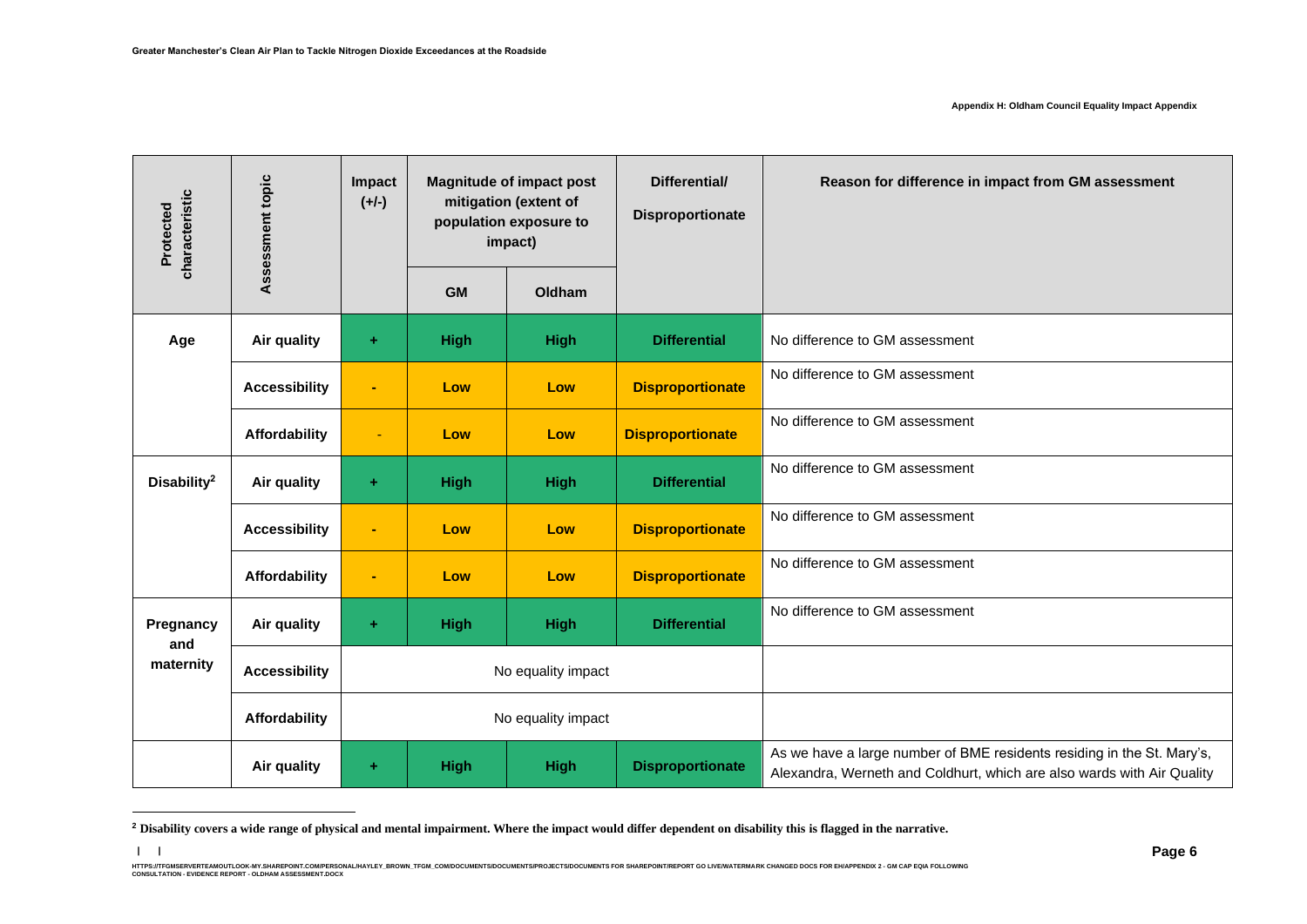**| |** 

**Appendix H: Oldham Council Equality Impact Appendix**

| characteristic<br>Protected | Assessment topic     | Impact<br>$(+/-)$ |           | <b>Magnitude of impact post</b><br>mitigation (extent of<br>population exposure to<br>impact) | Differential/<br>Disproportionate | Reason for difference in impact from GM assessment                                                                                                                                                                                                                                                                                                         |
|-----------------------------|----------------------|-------------------|-----------|-----------------------------------------------------------------------------------------------|-----------------------------------|------------------------------------------------------------------------------------------------------------------------------------------------------------------------------------------------------------------------------------------------------------------------------------------------------------------------------------------------------------|
|                             |                      |                   | <b>GM</b> | Oldham                                                                                        |                                   |                                                                                                                                                                                                                                                                                                                                                            |
| Race <sup>3</sup>           |                      |                   |           |                                                                                               |                                   | Management areas in them, this positive impact may be greater in<br>Oldham.                                                                                                                                                                                                                                                                                |
|                             | <b>Accessibility</b> | ٠                 | Low       | Low                                                                                           | <b>Disproportionate</b>           | No difference to GM assessment                                                                                                                                                                                                                                                                                                                             |
|                             | Affordability        |                   | Low       | <b>Medium</b>                                                                                 | <b>Disproportionate</b>           | We have a larger percentage of BME residents in Oldham than the<br>Greater Manchester average due to our large Bangladeshi and Pakistani<br>communities, a high number of which work in the taxi trade, therefore<br>anything that effects affordability in this sector may have a higher<br>disproportionate effect in Oldham than in Greater Manchester. |
| Religion <sup>4</sup>       | Air quality          | ÷                 | 2         | <b>High</b>                                                                                   | <b>Differential</b>               | As we have a large number of Muslim residents residing in the St.<br>Mary's, Alexandra, Werneth and Coldhurt, which are also wards with Air<br>Quality Management areas in them, this positive impact may be greater<br>in Oldham.                                                                                                                         |
|                             | Accessibility        |                   |           | No equality impact                                                                            |                                   |                                                                                                                                                                                                                                                                                                                                                            |
|                             | Affordability        |                   | Low       | <b>Medium</b>                                                                                 | <b>Disproportionate</b>           | We have a larger percentage of Muslims in Oldham than the Greater<br>Manchester average due to our large Bangladeshi and Pakistani<br>communities, a high number of which work in the taxi trade, therefore                                                                                                                                                |

**<sup>3</sup> Race covers all races identified within the ONS dataset. Where the impact would differ for different races, this is identified in the narrative.**

<sup>&</sup>lt;sup>4</sup> religion covers all religions identified within the ONS dataset. Where the impact would differ for different religions, this is identified in the narrative.

HTTPS://TEMBERVERTEMOUTLOOK-MY.SHAREPOINT.COM/PERSONAL/HAYLEY\_BROWN\_TFGM\_COM/DOCUMENTS/ROCUMENTS/RROJECTS/DOCUMENTS FOR SHAREPOINT/REPORT GO LIVE/MATERMARK CHANGED DOCS FOR EH/APPENDIX 2 - GM CAP EQIA FOLLOWING<br>CONSULTATIO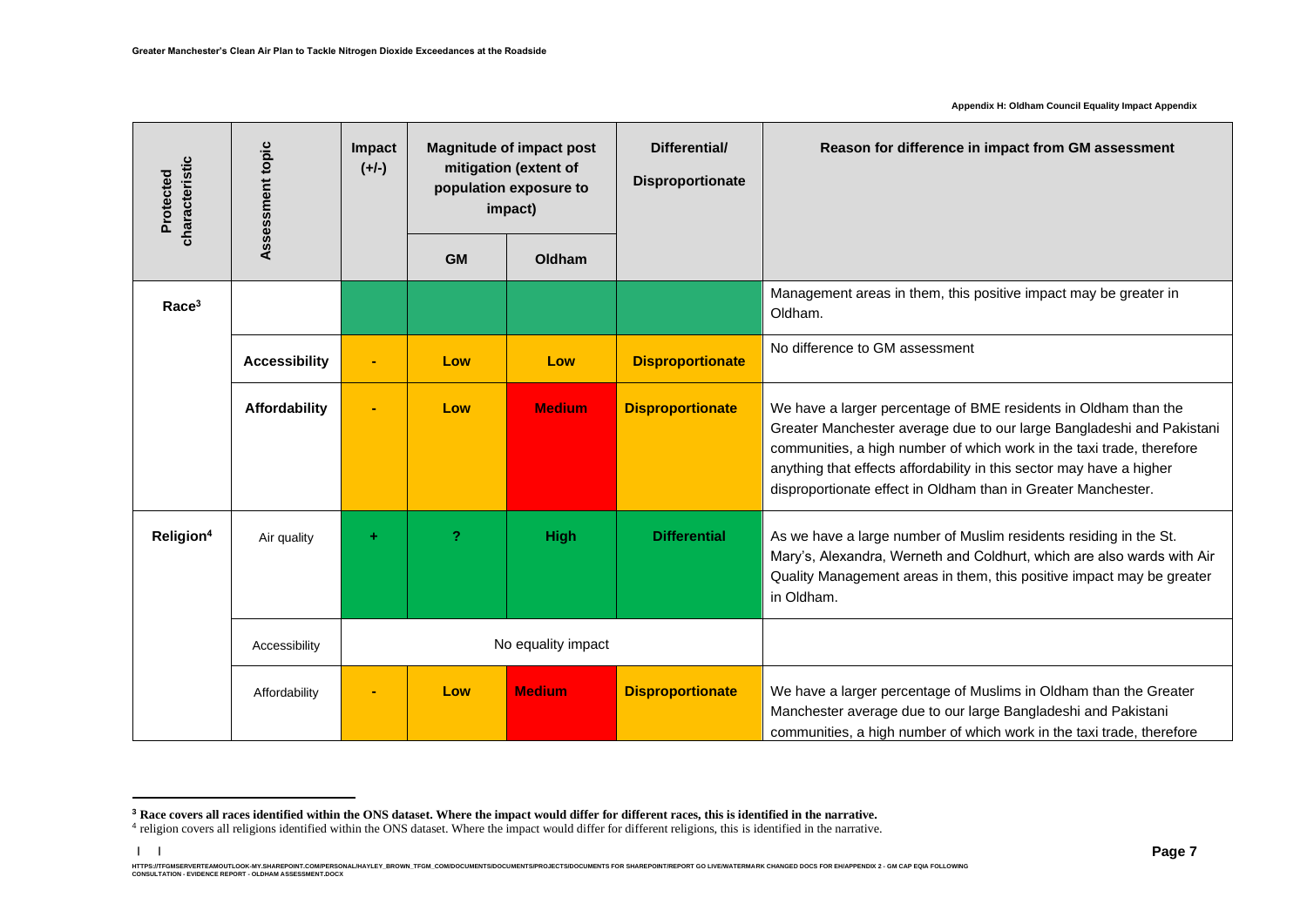**Appendix H: Oldham Council Equality Impact Appendix**

| characteristic<br>Protected  | Assessment topic     | Impact<br>$(+/-)$ |               | <b>Magnitude of impact post</b><br>mitigation (extent of<br>population exposure to<br>impact) | Differential/<br>Disproportionate | Reason for difference in impact from GM assessment                                                                                                                                    |
|------------------------------|----------------------|-------------------|---------------|-----------------------------------------------------------------------------------------------|-----------------------------------|---------------------------------------------------------------------------------------------------------------------------------------------------------------------------------------|
|                              |                      |                   | <b>GM</b>     | Oldham                                                                                        |                                   |                                                                                                                                                                                       |
|                              |                      |                   |               |                                                                                               |                                   | anything that effects affordability in this sector may have a higher<br>disproportionate effect in Oldham than in Greater Manchester.                                                 |
| <b>Sex</b>                   | Air quality          |                   |               | No equality impact                                                                            |                                   |                                                                                                                                                                                       |
|                              | <b>Accessibility</b> |                   |               | No equality impact                                                                            |                                   |                                                                                                                                                                                       |
|                              | Affordability        | ä,                | <b>Medium</b> | <b>Medium</b>                                                                                 | <b>Disproportionate</b>           | Taxi drivers, PHV drivers and bus drivers are over 90% more likely to be<br>male than female. Any business costs are therefore likely to be<br>disproportionately experienced by men. |
| <b>Gender</b><br>Reassign-   | Air quality          |                   |               | No equality impact                                                                            |                                   |                                                                                                                                                                                       |
| ment                         | Accessibility        | ۰                 | Low           | Low                                                                                           | <b>Differential</b>               | No difference to GM assessment                                                                                                                                                        |
|                              | Affordability        |                   |               | No equality impact                                                                            |                                   |                                                                                                                                                                                       |
| <b>Sexual</b><br>orientation | Air quality          |                   |               | No equality impact                                                                            |                                   |                                                                                                                                                                                       |
|                              | Accessibility        |                   | Low           | Low                                                                                           | <b>Differential</b>               | No difference to GM assessment                                                                                                                                                        |
|                              | Affordability        |                   |               | No equality impact                                                                            |                                   |                                                                                                                                                                                       |

**<sup>| |</sup>**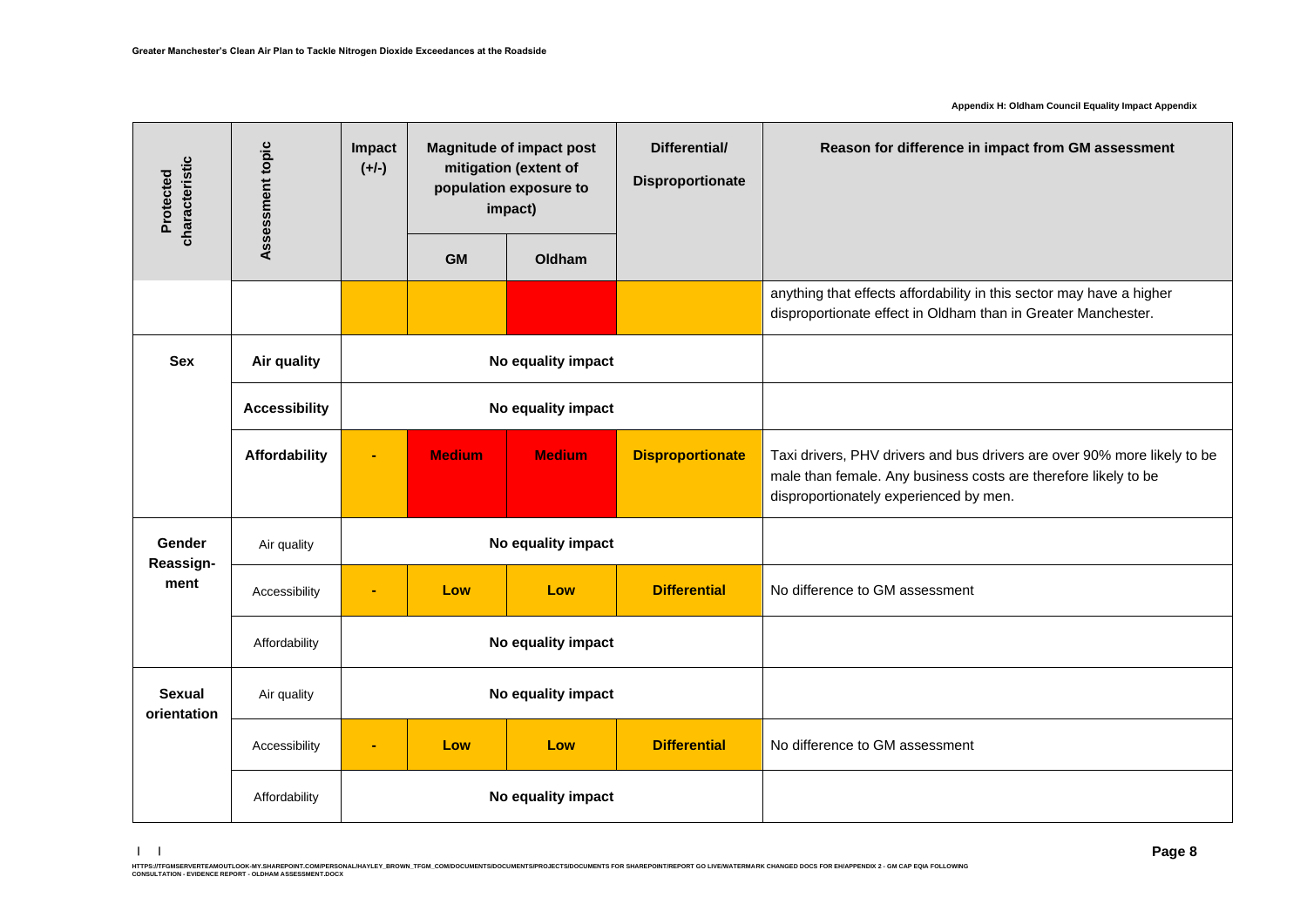# <span id="page-10-0"></span>**2.3 'Hot-spots' in your Local Authority**

## **2.3.1 Geographical 'hot-spots' in Oldham**

A high proportion of Oldham's Air Quality Management area is due to roads operated/managed by Highways England as part of the strategic road network (SRN), such as the M60 motorway. The M60 will not be part of the GM CAZ charging scheme so potentially residents living close to the SRN in Chadderton South, Hollinwood, and Failsworth East may therefore not benefit as much from a reduction in Nitrogen Dioxide levels as the rest of the Borough.

Oldham has a higher percentage of it's over 65's in wards in the North and East of the Borough. The wards in the East i.e. Saddleworth North, South and West are particularly rural and cover a large geographical area, so people without their own access to private vehicles in these areas may be more reliant on public transport and taxis for essential journeys. If the result of the CAZ is an increase in taxi and bus fares or reduction in services people in this area could be disadvantaged with potentially the over 65 disproportionately affected, although the travel pass for Older People in Greater Manchester may reduce this impact for some. These areas also do not suffer from elevated levels of air pollution so the benefit to the over 65's in these areas will not be as great.

A large percentage of Oldham's Air Quality Management area is centred in the Coldhurst, Werneth, St. Mary's and Alexandra wards, so the population that live in these areas should benefit most from improved Air Quality in terms of potential health benefits. A high percentage of the population in these areas are from BME groups, so potentially this may have a more positive impact on BME population then in the rest of the Greater Manchester area. Conversely these are currently also some of the most deprived wards, so residents here may be more likely to use public transport and taxis and therefore be more economically affected if the CAZ results in bus and taxi fare rises or a reduction in services.

## **2.3.2 Protected characteristic 'hot-spots' in Oldham**

As can be seen from the information in the table below, most of the taxi drivers licenced with Oldham also reside in the borough. As previously stated, Pakistani and Bangladeshi heritage communities form a high proportion of these taxi drivers, particularly within the Pakistani community. The vast majority of these are also likely to be from the Muslim faith with a great many residing in the Werneth, Medlock Vale, Alexandra and St. Mary's wards.

If the result of the CAZ means that taxi drivers are disproportionality affected from an affordability aspect, e.g. paying the daily CAZ charge or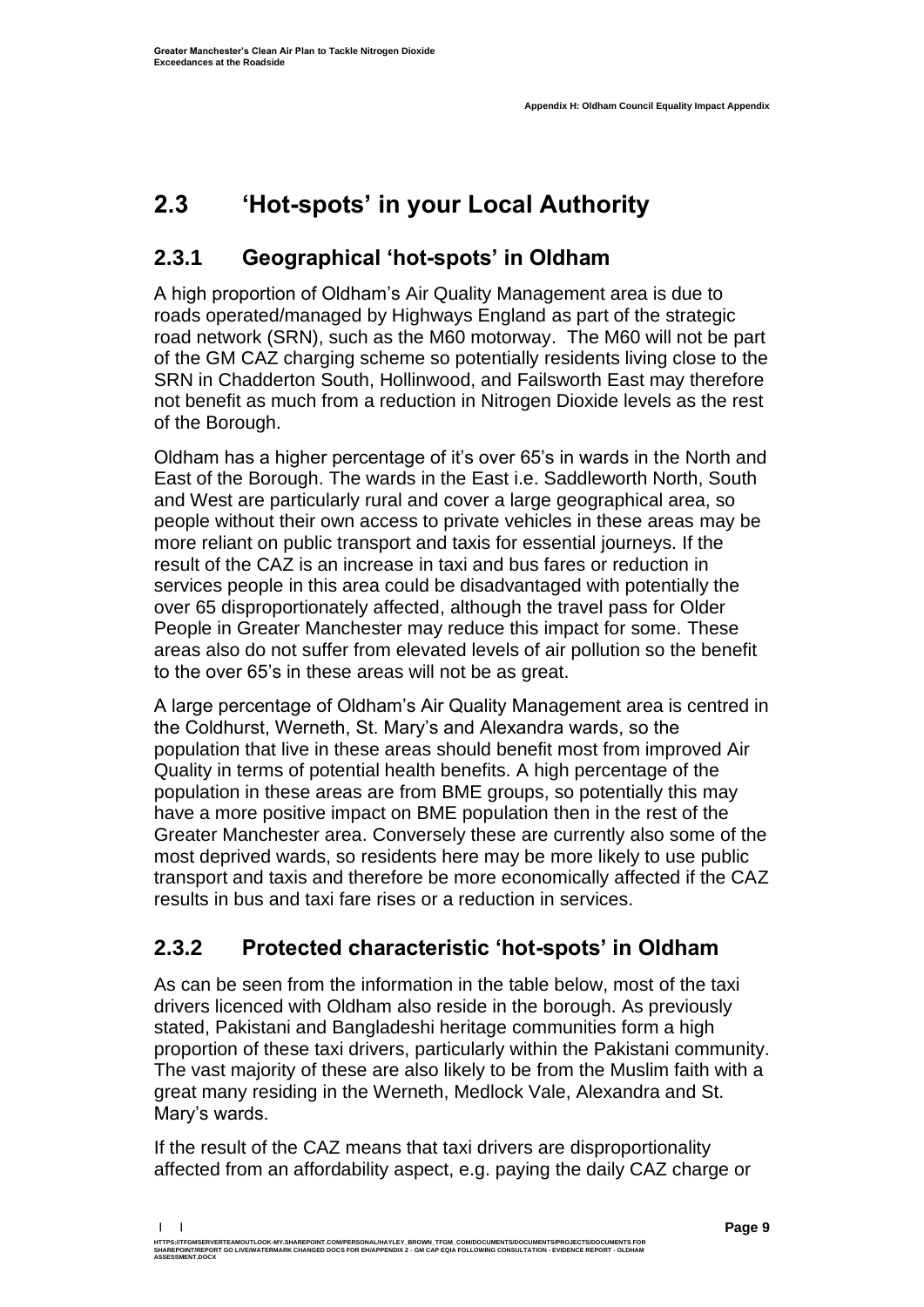having to change vehicle earlier than expected, then these communities in these wards may be greater impacted by this effect

Data on Oldham taxi drivers:

| <b>Type of Vehicle</b> | <b>Number licensed</b> |
|------------------------|------------------------|
| Hackney                |                        |
| Carriage               | 85                     |
| <b>Private Hire</b>    | 959                    |
| <b>TOTAL</b>           | 1044                   |

| <b>Age Range</b> | Number of<br>drivers |
|------------------|----------------------|
| $21 - 29$        | 76                   |
| 30-39            | 377                  |
| 40-49            | 480                  |
| 50-59            | 294                  |
| 60+              | 185                  |

| <b>Resides</b> | <b>Number of</b><br>drivers |
|----------------|-----------------------------|
| In Oldham      | 1278                        |
| Out of Borough | 173                         |

.

## <span id="page-11-0"></span>**2.4 Actions to be taken by Oldham**

### **2.4.1 Mitigate any potential equality impacts identified.**

The council will promote the various funds, finance scheme, exemptions and discounts available to businesses, including taxi and private hire drivers/operators and bus operators and encourage the take up of such schemes via, social media, the chamber of commerce and the taxi licensing teams interaction with drivers and operators.

We will lobby Highways England to take action to improve the air quality from the M60 to ensure that residents living close to the M60 also see an improvement in air quality.

### **2.4.2 Monitor any potential equality impacts identified.**

We will monitor any changes to number of licenced taxi and hackney carriage drivers and operators in the borough.

We will monitor the percentage change in number of Wheelchair Accessible Vehicles in Hackney Carriage and Private hire fleet.

**| |**  HTTPS://TFGMSERVERTEAMOUTLOOK-MY.SHAREPOINT.COM/PERSONAL/HAYLEY\_BROWN\_TFGM\_COM/DOCUMENTS/DOCUMENTS/PROJECTS/DOCUMENTS FOR<br>SHAREPOINT/REPORT GO LIVE/WATERMARK CHANGED DOCS FOR EH/APPENDIX 2 - GM CAP EQIA FOLLOWING CONSULTAT **ASSESSMENT.DOCX**